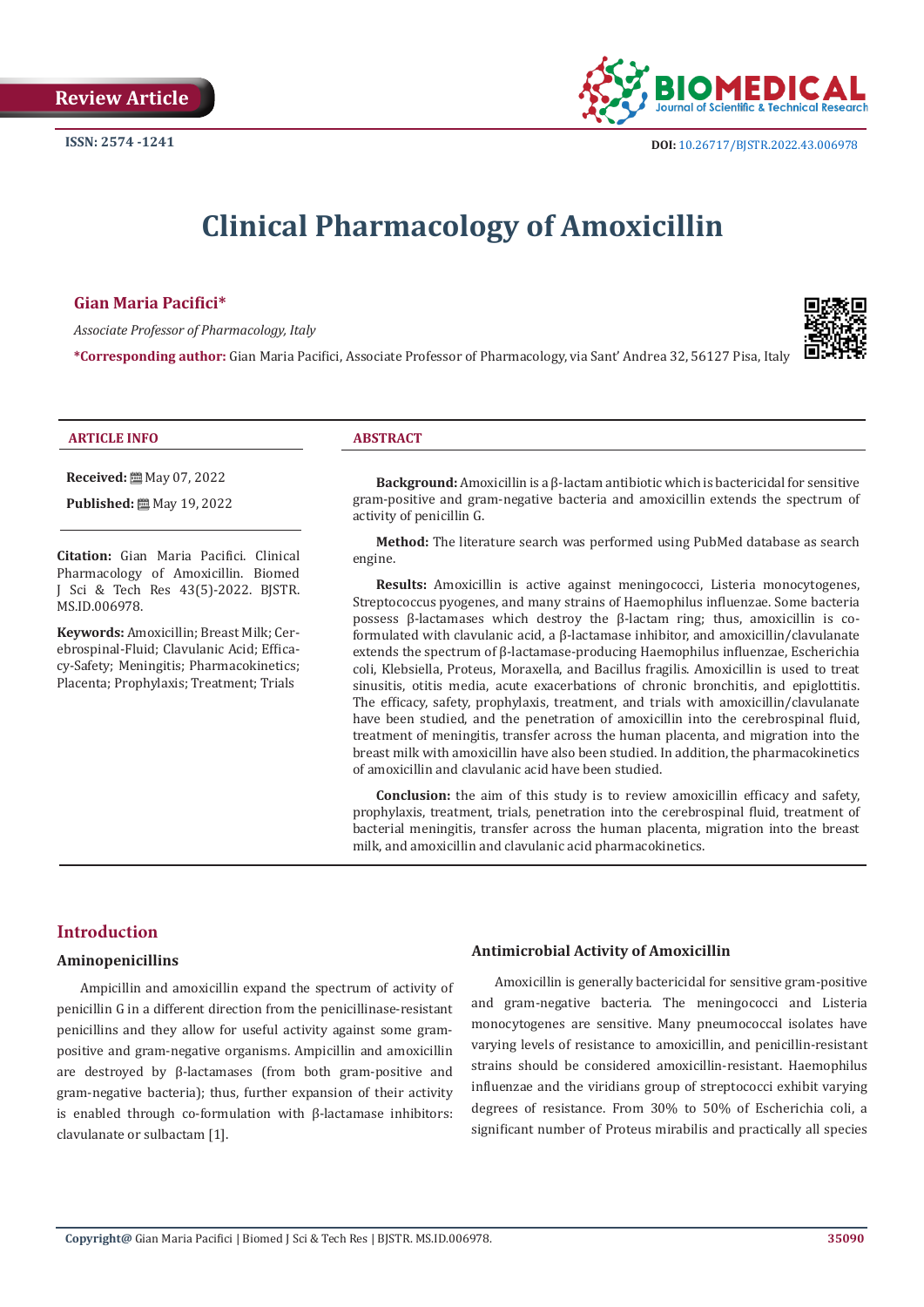of Klebsiella are resistant. Most strains of Shigella, Pseudomonas, Serratia, Acinetobacter, Bacillus fragilis, and indole positive Proteus also are resistant to amoxicillin. Resistant strains of Salmonella are recovered with increasing frequency. Concurred administration of a β-lactamase inhibitor, clavulanate acid, to amoxicillin markedly expands the spectrum of activity, particularly against Haemophilus influenzae, Escherichia coli, Klebsiella, Proteus, and Bacillus fragilis [1].

# **Therapeutic Indication of Amoxicillin**

Amoxicillin is active against Streptococcus pyogenes and many strains of Haemophilus influenzae. Amoxicillin constitutes effective therapy for sinusitis, otitis media, acute exacerbations of chronic bronchitis, and epiglottitis caused by sensitive stains of these organisms. Amoxicillin is the most active of all the oral β-lactam antibiotics against both penicillin-susceptible and penicillinnonsusceptible Streptococcus pneumoniae. Based on the increasing prevalence of pneumococcal resistance to penicillin, an increased dose of amoxicillin (from 40 to 45 up to 80 to 90 mg/kg daily) for empiric treatment of acute otitis media in children is recommended. The addition of a β-lactamase inhibitor to amoxicillin (clavulanic aid) extends the spectrum to β-lactamase-producing Haemophilus influenzae and Moraxella. Amoxicillin is an alternative treatment to penicillin for bacterial pharyngitis [1].

# **Treatment of Urinary-Tract Infections with Amoxicillin**

Most uncomplicated urinary-tract infections are caused by Enterobacteriaceae and Escherichia coli. Amoxicillin is an effective agent for urinary-tract infections, but the high prevalence of resistance amongst Escherichia coli and Klebsiella makes the empiric use of amoxicillin for urinary-tract infections challenging. Enterococcal urinary-tract infections are treated with amoxicillin alone [1].

# **Absorption, Distribution, Metabolism, and Elimination of Amoxicillin**

Amoxicillin is penicillinase-susceptible, semisynthetic penicillin it is a chemically related, and pharmacologically relative of ampicillin. Amoxicillin is stable in acid, designed for oral use, and is absorbed rapidly and completely from the gastrointestinal tract. The antimicrobial spectrum of amoxicillin is less effective than ampicillin. Peak plasma concentrations of amoxicillin are 2 to 2.5 times greater than those of ampicillin after oral administration of the same dose. Food does not interfere with amoxicillin absorption. Although the elimination half-life of amoxicillin is similar to that of ampicillin, effective concentrations of amoxicillin are detectable in the plasma for twice as long as with ampicillin because of the more complete absorption of amoxicillin. For all these reasons, amoxicillin

is generally preferred over ampicillin for oral administration. About 20% of amoxicillin is protein bound in plasma. Most of a dose of amoxicillin is excreted in an active form in the urine, dose adjustment is required in renal dysfunction, and probenecid delays the excretion of amoxicillin [1] (Figures 1 & 2).



**Figure 1:** Amoxicillin molecular structure (molecular weight = 365.4 grams/mole).



**Figure 2:** Clavulanic acid molecular structure (molecular weight = 199.16 grams/mole).

#### **Literature Search**

The literature search was performed electronically using PubMed database as search engine and the following key words were used: "amoxicillin efficacy safety", "amoxicillin pharmacokinetics", "amoxicillin prophylaxis" "amoxicillin treatment", "amoxicillin trials", amoxicillin CSF", "amoxicillin meningitis", "amoxicillin placental transfer", and "amoxicillin breast milk". In addition, the book "The pharmacological basis of therapeutics" [1] has been consulted.

#### **Results**

#### **Efficacy and Safety of Amoxicillin/Clavulanate**

Amoxicillin is efficacious and safe in treatment of inflammatory acne [2]. Amoxicillin/clavulanate, given at a dose of 1,000/62.5 mg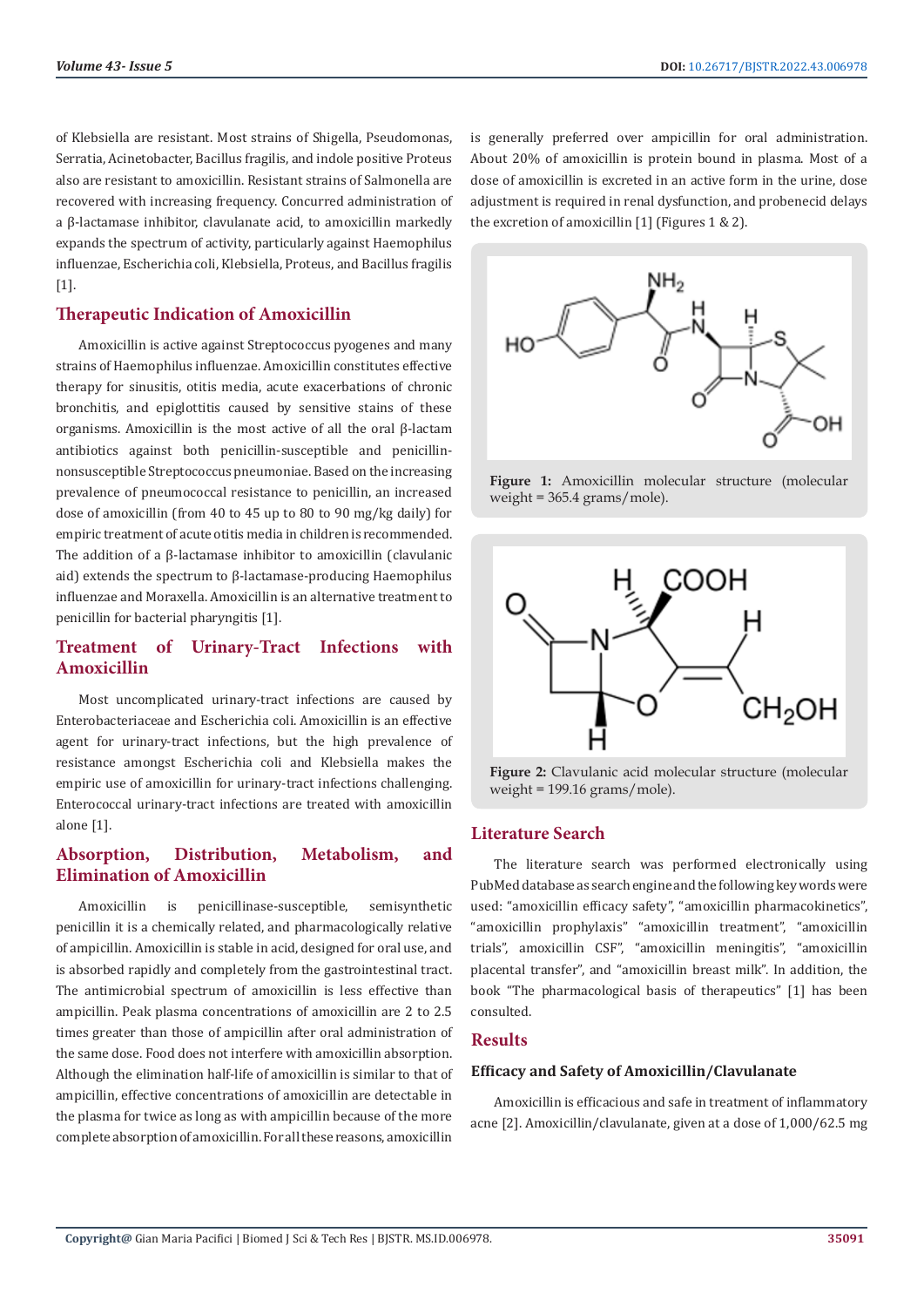twice-daily for 10 days, is clinically effective and safe in treatment of community-acquired pneumonia in adult patients [3]. Amoxicillin/ clavulanate, given at a dose of 2,000/125 mg, is generally well tolerated and provides a suitable option for empiric therapy of bacterial rhinosinusitis in adults [4]. The short 5-day course of amoxicillin/clavulanate, given at a dose of 2,000/125 mg, is safe and clinically effective as a longer 7-day course of amoxicillin/ clavulanate, given at a dose of 875/125 mg, in patients with acute exacerbations of chronic bronchitis [5]. Azithromycin, given at a dose of 1 gram once-daily for 3 days, is at as effective as amoxicillin/ clavulanate, given at a dose of 875/125 mg twice-daily for 7 days, in treatment of adult patients with community-acquired pneumonia [6]. Gemifloxacin, administered at a mean dose of 320 mg oncedaily for 7 days, is clinically, bacteriologically, and radiologically effective as 10 days of amoxicillin/clavulanate given at a dose of 1,000/125 mg thrice-daily for treatment of pneumococcal community-acquired pneumonia [7]. Ampicillin/sulbactam or amoxicillin/clavulanate was administered to 102 patients for 10 days and ampicillin/sulbactam is safe and effective as amoxicillin/ clavulanate in the empiric treatment of upper respiratory infections in adults [8]. Cefuroxime axetil, given at a dose of 250 mg twicedaily, is effective as amoxicillin/clavulanate given at a dose of 500/62.5 mg thrice-daily in treatment of acute bacterial maxillary sinusitis in adults [9]. Cefuroxime axetil, given at a dose of 250 mg twice-daily, is effective as amoxicillin/clavulanate given at 500/125 mg thrice-daily in treatment of adults with acute sinusitis [10].

Cefprozil, given at a dose of 500 mg twice-daily, has comparable clinical efficacy as amoxicillin/clavulanate administered at a dose of 500/125 mg thrice-daily in the treatment of adults with severe sinusitis [11].

# **Pharmacokinetics of Amoxicillin and Clavulanic acid in Healthy Volunteers**

Mostafavi, et al. [12] studied the pharmacokinetics of amoxicillin and clavulanic acid in 14 healthy volunteers, aged 21 to 38 years weighing 57 to 85 kg, and the treatment consisted in a single dose of 125/62.5 mg of amoxicillin/clavulanic acid (Treatment 1) or 250/62.5 mg of amoxicillin/clavulanic acid (Treatment 2) and both formulations were administered orally. The Table 1 shows that the pharmacokinetic parameters are similar according to the two treatments, amoxicillin is rapidly absorbed as Tmax is 1.2 hours, amoxicillin is rapidly eliminated as the elimination half-life is about 1 hour, and there is a limited interindividual variability in the pharmacokinetic parameters as the healthy volunteers have similar demographic characteristics. The Table 2 shows that the pharmacokinetic parameters are similar according to the two treatments, clavulanic acid is rapidly absorbed as Tmax is 1 hour, clavulanic acid is rapidly eliminated as the elimination half-life is about 1 hour, and there is a limited interindividual variability in the pharmacokinetic parameters as the health volunteers have similar demographic characteristics.

**Table 1:** Pharmacokinetic parameters of amoxicillin which have been obtained in 14 healthy volunteers following a single oral dose of amoxicillin/clavulanic acid of 125/62.5 mg (treatment 1) or amoxicillin/clavulanic acid 250/62.5 mg (Treatment 2). Values are the mean+SD, by Mostafavi, et al. [12].

| <b>Treatment</b> | Tmax (h)<br>Peak conc. $(\mu g/ml)$ |              | Elimination half-life (h) | Total body clearance (L/h) | AUC $(\mu g * h / ml)$ |  |
|------------------|-------------------------------------|--------------|---------------------------|----------------------------|------------------------|--|
| Treatment 1      | $7.59 + 1.45$                       | $1.20 + 0.4$ | $1.17 + 0.16$             | $26.34 + 3.68$             | 19.32+2.66             |  |
| Treatment 2      | $7.32 + 1.68$                       | $26+0.45$    | 1.28+0.14                 | $25.65 + 4.16$             | $18.57 + 3.11$         |  |

**Note:** Tmax = time to reach the peak concentration. AUC = area under the plasma concentration-time curve of amoxicillin.

**Table 2:** Pharmacokinetic parameters of clavulanic acid which have been obtained in 14 healthy volunteers who received a single oral dose of amoxicillin/clavulanic acid of 125/62.5 mg (Treatment 1) or amoxicillin/clavulanic acid of 250/62.5 mg (Treatment 2). Values are the mean<sup>+</sup>SD, by Mostafavi, et al. [12].

| Treatment   | Tmax(h)<br>Peak conc. $(\mu g/ml)$ |           | Elimination Half-life (h) | Total body clearance (L/h) | $AUC$ ( $\mu$ g*h/ml) |  |
|-------------|------------------------------------|-----------|---------------------------|----------------------------|-----------------------|--|
| Treatment 1 | $2.60 + 0.68$                      | 1.00+0.18 | 1.03+0.12                 | $22.2 + 5.9$               | $6.11 + 1.38$         |  |
| Treatment 2 | $2.43 + 0.50$                      | 1.00+0.23 | 1.02+0.15                 | $22.9 + 3.7$               | $5.91 + 1.20$         |  |

**Note:** Tmax = time to reach the peak concentration. AUC = area under the plasma concentration-time curve of clavulanic acid.

#### **Prophylaxis with Amoxicillin for Bacterial Infections**

Oral amoxicillin is the antibiotic of choice to reduce bacteraemia [13]. Prophylaxis with amoxicillin prevents gastrointestinal infections [14]. Prophylaxis with amoxicillin has a significant impact on the incidence, nature, and duration of bacteraemia dental restorative, cleaning procedures, and dental extraction after nasal

intubation [15]. In the prophylaxis of oral or dental procedures, the initial amoxicillin dose is reduced to 2 grams and a further antibiotic dose is not necessary [16]. Prophylaxis with amoxicillin, given as a single dose of 3 grams, prevents bacterial infections in genitourinary-tract and gastrointestinal-tract [17]. Prophylaxis with amoxicillin, given intravenously at a dose of 40 mg/kg, prevents the infection caused by Streptococcus pyogenes [18].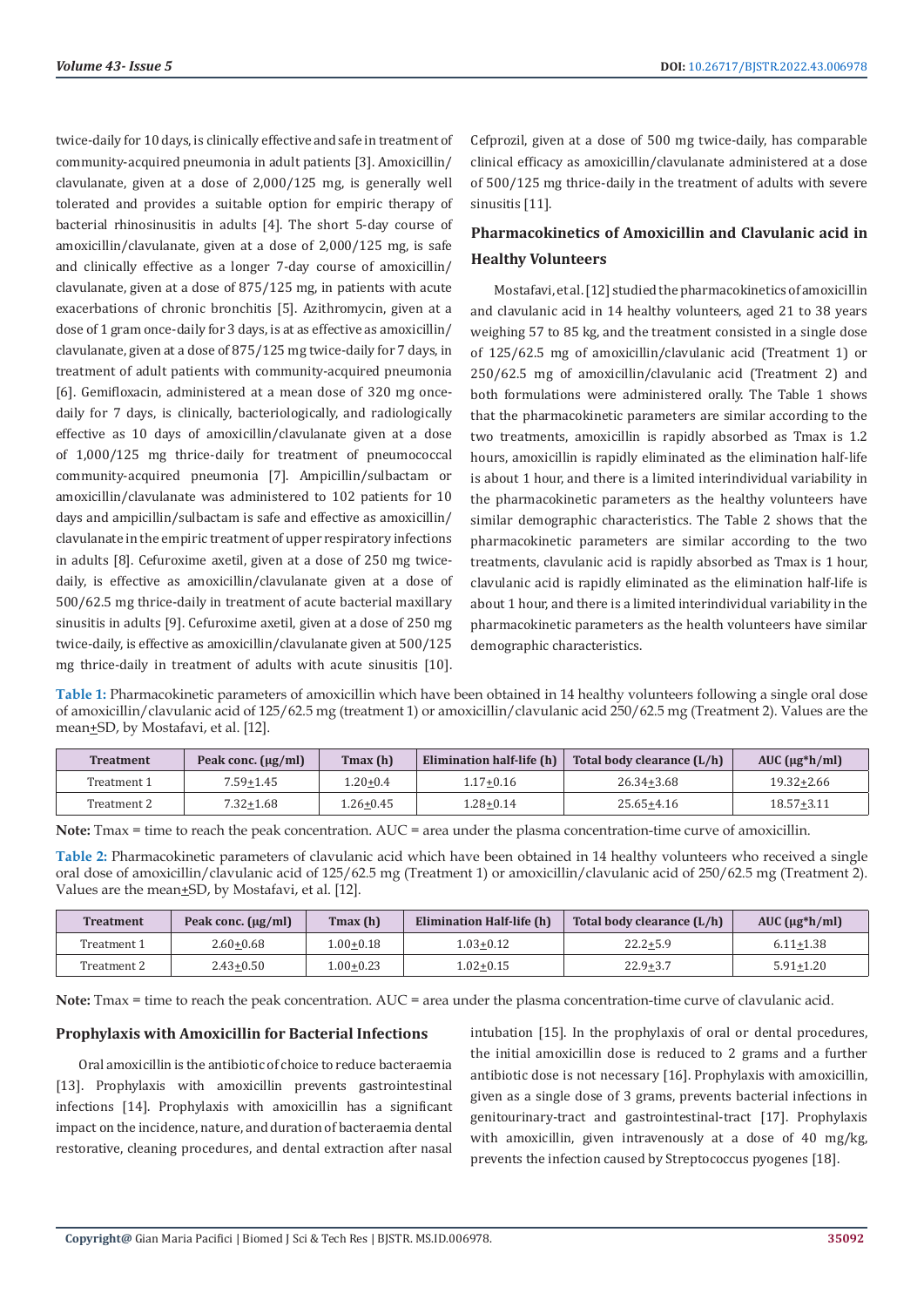#### **Treatment of Bacterial Infections with Amoxicillin or with Amoxicillin/Clavulanate**

The treatment with amoxicillin for chest-indrawing pneumonia for 3 days is non-inferior to treatment for 5 days in children [19]. Using once-daily or twice-daily dose of amoxicillin, with or without clavulanic acid, treats acute otitis media [20]. Amoxicillin/ clavulanate given in high dosage is the preferred treatment of acute otitis media in children [21]. High-dose amoxicillin/clavulanate is the recommended treatment of acute otitis media in children [22]. Amoxicillin or amoxicillin/clavulanate is the preferred treatment of respiratory bacterial infections in children [23]. Amoxicillin/ clavulanate is the first-line agent for treatment of sinusitis in children [24]. Amoxicillin, given once-daily or twice-daily, is equally effective in treatment of pharyngitis caused by the group A β-haemolytic streptococci [25]. Amoxicillin/clavulanate treats respiratory infections, sinusitis, and otitis media but this treatment may induce adverse-effects [26]. Amoxicillin administered preor post-operatively treats pain in patients undergoing third molar extraction [27]. Oral amoxicillin is effective as intravenous ampicillin in curing typhoid fever caused by chloramphenicolresistant Salmonella typhi [28].

# **Trials with Amoxicillin or with Amoxicillin/Clavulanic Acid**

Lower-dose of oral amoxicillin is non-inferior to higherdose, and 3-day treatment duration is non-inferior to 7 days, in treatment of community-acquired pneumonia in children [29]. In adult patients, with community-acquired complicated pneumonia, amoxicillin/clavulanate treatment could be safely discontinued by day 14 if clinical stability is obtained [30]. In children, younger than 5 years with non-severe pneumonia, the treatment with amoxicillin is more effective than placebo [31]. High-dose of amoxicillin is more effective than high-dose of penicillin in adults with uncomplicated community-acquired pneumonia [32]. In HIV-uninfected children, aged 2 to 59 months, amoxicillin is more effective than placebo in treating non-severe fast-breathing pneumonia [33]. Amoxicillin/ clavulanate treats non-severe exacerbations of bronchiectasis in children and remains the first-line oral antibiotic in this setting [34]. Azithromycin is non-inferior to amoxicillin/clavulanate for resolving exacerbations in children with non-severe bronchiectasis [35]. High-dose of oral amoxicillin is similar to high-dose of parenteral ampicillin in treatment of severe pneumonia in children [36]. Amoxicillin treats uncomplicated gonococcal urethritis in males and cervical gonorrhoea in females and this treatment is more effective than that with ampicillin [37].

# **Penetration of Amoxicillin into the Cerebrospinal Fluid (CSF)**

Strausbaugh, et al. [38] described the penetration of amoxicillin in 10 patients with tuberculous meningitis. Table 3 reports amoxicillin concentration in serum and in CSF following oral amoxicillin administered at a dose of 1 gram, Table 4 provides the amoxicillin concentration in serum and in CSF at different times after intravenous administration of 2 grams of amoxicillin. This table shows that amoxicillin readily crosses the blood-CSF barrier in patients with meningeal inflammation. Amoxicillin CSF concentration ranges from 0.2 to 0.9 µg/ml and this concentration is similar to the minimum inhibitory concentration of most meningeal pathogens which is usually 0.5 µg/ml. In addition, there is a remarkable interindividual variability in the serum and CSF concentration of amoxicillin. This variable reflects not only individual differences in amoxicillin absorption but also differences in dosage which ranges from 15 to 45 mg/kg. This table shows that amoxicillin readily crosses the blood-CSF barrier in patients with meningeal inflammation. Amoxicillin CSF concentration ranges from 1.5 to 40.0 µg/ml, 1 hour after amoxicillin administration, and this concentration exceeds the minimum inhibitory concentration of most meningeal pathogens which is usually 0.5 µg/ml. In addition, there is a remarkable interindividual variability in the serum and CSF concentrations of amoxicillin. This variability reflects not only individual differences in amoxicillin absorption but also differences in dosage which ranges from 33 to 143 mg/ kg. Amoxicillin CSF concentrations, obtained after amoxicillin administration intravenously at a dose of 2 grams, are several times higher than those obtained following an amoxicillin oral dose of 1 gram.

**Table 3:** Serum and cerebrospinal fluid (CSF) concentrations of amoxicillin which are obtained in 10 patients with tuberculous meningitis after oral administration of 1 gram of amoxicillin. Values are the minimum, maximum, mean, and standard deviation, by Strausbaugh, et al. [38].

| Value    | Dose $(mg/kg)$ | <b>§Serum concentration</b><br>$(\mu g/ml)$ | <i>*CSF</i> concentration<br>$(\mu g/ml)$ | %Penetration CSF/serum<br>concentration x 100% |  |
|----------|----------------|---------------------------------------------|-------------------------------------------|------------------------------------------------|--|
| Minimum  | 15             | 4.2                                         | 0.2                                       | 0.9                                            |  |
| Maximum  | 45             | 23.3                                        | 0.9                                       | 21.1                                           |  |
| mean     | 24.8           | 10.6                                        | 0.61                                      | 7.4                                            |  |
| $\pm$ SD | 3.7            | 1.9                                         | 0.17                                      | 4.4                                            |  |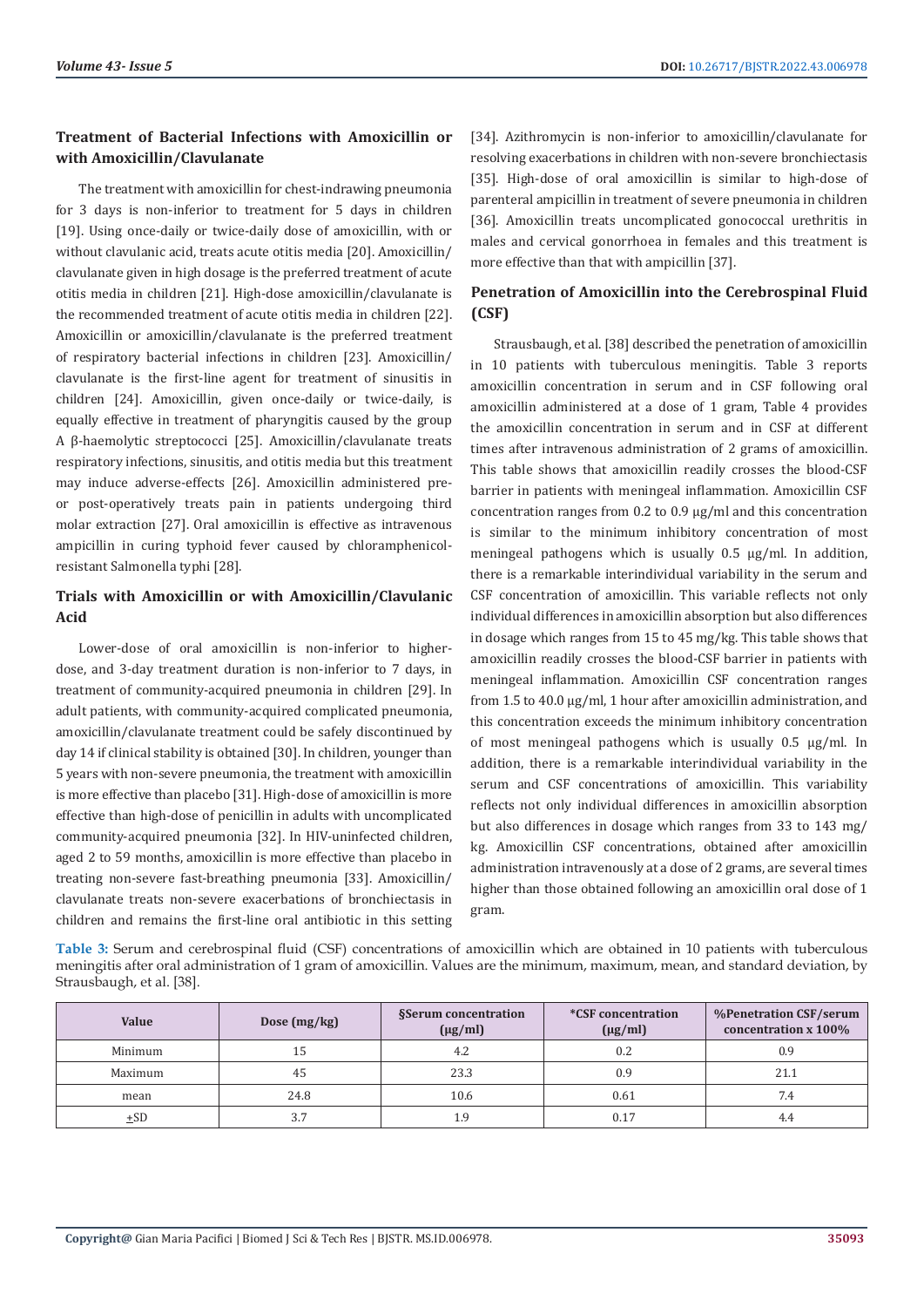|         |                | Serum concentration $(\mu g/ml)$ |      | CSF concentration $(\mu g/ml)$ |      | %Penetration CSF/serum<br>concentration x 100% |      |
|---------|----------------|----------------------------------|------|--------------------------------|------|------------------------------------------------|------|
| Value   | Dose $(mg/kg)$ | $*1.5h$                          | 4 h  | 1.5                            | 4h   | 1.5 <sub>h</sub>                               | 4 h  |
| Minimum | 33             | 25                               | 2.1  | 2.9                            | 2.6  | 8                                              | 47   |
| Maximum | 143            | 66                               | 10.2 | 40                             | 27   | 87                                             | 475  |
| Mean    | 60.2           | 37.6                             | 4.5  | 14.7                           | 10.2 | 48.6                                           | 214  |
| $+SD$   | 11.5           | 4.9                              | 0.79 | 4.3                            | 2.3  | 10.2                                           | 39.5 |

**Table 4:** Serum and cerebrospinal fluid (CSF) concentrations of amoxicillin which are obtained in 10 patients with tuberculous meningitis after intravenous administration of 2 grams of amoxicillin. Values are the minimum, maximum, mean, and standard deviation, by Strausbaugh, et al. [38].

Bakken, et al. [39] administered amoxicillin and potassium clavulanic acid at a dose of 2 grams and 1 gram, respectively, to 21 patients with inflamed meninges aged 14 to 76 years. Both amoxicillin and potassium clavulanic acid were detectable in the CSF 1 hour after dosing and both drugs reached a peak concentration by approximately 2 hours after dosing. The highest mean CSF concentrations were 2.25 µg/ml for amoxicillin and 0.25 µg/ml for potassium clavulanic acid. The CSF to plasma ratio of amoxicillin and potassium clavulanic acid is 5.8 and 8.4%, respectively. The concentrations of amoxicillin and potassium clavulanic acid are effective in treatment of meningitis caused by β-lactamase-producing pathogens. Clumeck, et al. [40] investigated the penetration of amoxicillin and ampicillin into the CSF. Twenty volunteers, with absence of meningeal inflammation, received amoxicillin or ampicillin intravenously at a dose of 33 mg/kg. Amoxicillin and ampicillin were detected in the CSF and ampicillin tended to produce higher CSF concentration than amoxicillin although the difference was small whereas the serum concentration of amoxicillin equalled that of ampicillin.

#### **Treatment of Bacterial Meningitis with Amoxicillin**

In literature there is only one study on the treatment of bacterial meningitis with amoxicillin and it has been reported by Nolan, et al. [41]. Eleven children with bacterial meningitis were treated with amoxicillin sodium intravenously at a dose of 200 mg/kg. The infecting organisms were Haemophilus influenzae in 9 children and Streptococcus pneumoniae in 2 children. The mean peak concentration of amoxicillin in the cerebrospinal fluid was 3.14 µg/ml (about 7% of the concomitant mean peak serum concentration) early during therapy. Meningeal penetration of amoxicillin declined to a mean peak of 0.63 µg/ml on the final day of therapy. Children had optimal response to treatment and bacteria were eradicated from CSF. Thus, intravenous amoxicillin sodium provides a therapy for meningitis caused by Haemophilus influenzae or by Streptococcus pneumonia.

#### **Transfer of Amoxicillin Across the Human Placenta**

In literature there is only one study on the transfer of amoxicillin across the human placenta and it has been reported

by Tran, et al. [42]. The transfer of amoxicillin across the human placenta was studied in 44 pregnant women on delivery who received amoxicillin at a dose of 1 gram or 2 grams intravenously. The peak concentration of amoxicillin in the venous umbilical cord serum is 18% of the maternal peak concentration of amoxicillin. These results are consisting with the view that amoxicillin poorly crosses the human placenta.

#### **Migration of Amoxicillin into the Breast milk**

In literature there is only one study on the migration of amoxicillin into the breast-milk and it has been reported by Kafetzis, et al. [43]. After a single oral amoxicillin dose of 1 gram to 6 lactating women, the peak concentration of amoxicillin occurred 4 to 5 hours after the dose. Average milk concentration of amoxicillin was 0.69 µg/ml (range, 0.46 to 0.88) at 4 hours and 0.81 µg/ml (range, 0.39 to 1.3) at 5 hours after the dose. Milk to serum ratio of amoxicillin increased as serum concentrations of amoxicillin were declining. After administration of a single oral dose of 125 or 250 mg amoxicillin, the peak serum concentration of amoxicillin is about 7 ug/ml [12] thus amoxicillin poorly migrates into the breastmilk.

#### **Discussion**

Amoxicillin is a β-lactam antibiotic, is active against sensitive gram-positive and gram-negative bacteria, amoxicillin is bactericidal, and expands the spectrum of activity of penicillin G. Amoxicillin is active against meningococci, Listeria monocytogenes, Streptococcus pyogenes, and many strains of Haemophilus influenzae. Some bacteria possess β-lactamases which destroy the β-lactam ring; thus amoxicillin is co-formulated with clavulanic acid, an inhibitor of β-lactamases, and amoxicillin/clavulanate expands the spectrum of β-lactamase-producing Haemophilus influenzae, Escherichia coli, Klebsiella, Proteus, Moraxella, and Bacillus fragilis. Amoxicillin is used to treat sinusitis, otitis media, acute exacerbations of chronic bronchitis, epiglottitis, and the urinary-tract infections caused by sensitive organisms. Amoxicillin may be administered intravenously or orally, as amoxicillin is resistant in acid, it is formulated for oral dosing and after oral administration amoxicillin is rapidly and completely absorbed by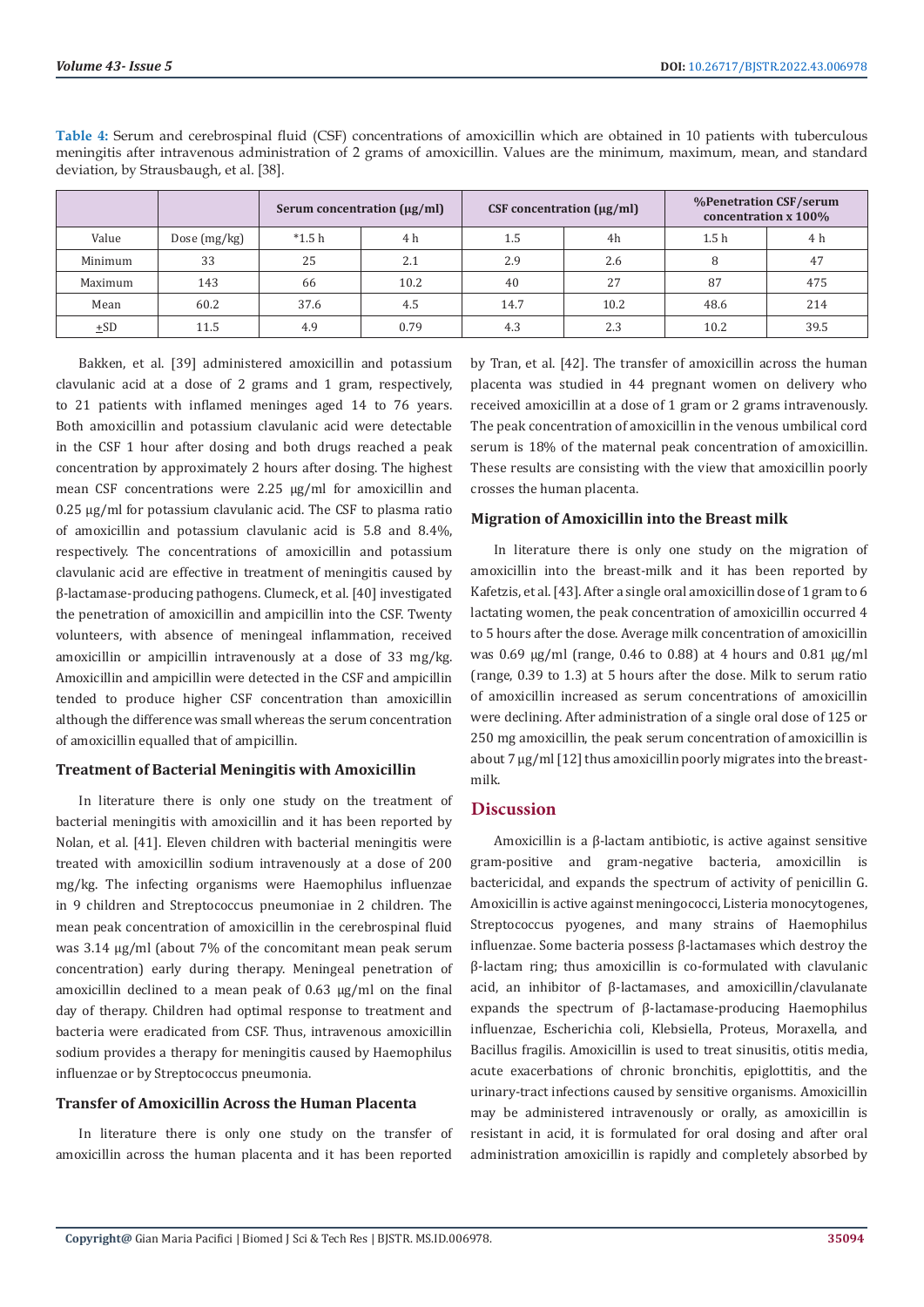the gastrointestinal-tract and food does not interfere with amoxicillin absorption [1]. The efficacy and safety of amoxicillin have been extensively studied [2-11]. Amoxicillin effectively and safely treats inflammatory acne [2]. Amoxicillin/clavulanate, given at a dose of 1,000/62.5 mg twice-daily for 10 days, effectively and safely treats community-acquired pneumonia in adults [3]. amoxicillin/clavulanate, given at a dose of 2,000/125 mg, is well tolerated and treats bacterial rhinosinusitis [4], and amoxicillin/ clavulanate, administered at a dose of 875/125 mg for 7 days, effectively treats acute exacerbations of chronic bronchitis [5]. Azithromycin, given at a dose of 1 gram once-daily for 3 days, effectively and safely treats community-acquired pneumonia as amoxicillin/clavulanate given at a dose of 875/125 mg twice-daily for 7 days [6], and amoxicillin/clavulanate, administered at a dose of 1,000/125 mg thrice-daily, effectively treats pneumococcal community-acquired pneumonia as gemifloxacin given at a mean dose of 320 mg once-daily for 7 days [7]. Ampicillin/sulbactam is safe and efficacy as amoxicillin/clavulanate in treatment of upper respiratory infections [8], and cefuroxime axetil, given at a dose of 250 mg twice-daily, is effective and safe as ampicillin/clavulanate administered at a dose of 500/62.5 mg thrice-daily, in treatment of acute bacterial maxillary sinusitis [9] and cefuroxime axetil, given at a dose of 250 mg twice-daily, is affective as amoxicillin/ clavulanate, administered at a dose of 500/125 mg thrice-daily, in treatment of acute sinusitis in adults [10]. Cefprozil, given at a dose of 500 mg twice-daily, is effective as amoxicillin/clavulanate administered at a dose of 500/125 mg thrice-daily in treatment of severe sinusitis in adults [11]. The pharmacokinetics of amoxicillin and clavulanic acid have been studied in adult volunteers following a single oral dose of amoxicillin/clavulanic acid of 125/62.5 mg or 250/62.5 mg [12]. The elimination half-life of amoxicillin and clavulanic acid is 1.2 and 1 hours, respectively, and amoxicillin and clavulanic acid are rapidly absorbed as the time to reach the peak concentration is about 1 hour. The prophylaxis with amoxicillin has been studied [13-18]. Prophylaxis with oral amoxicillin reduces bacteraemia [13], prophylaxis with amoxicillin prevents oral and gastrointestinal infections [14], prophylaxis with amoxicillin reduces the incidence, nature, and duration of bacteraemia in dental restorative, cleaning procedures, and dental extraction [15]. An initial dose of 2 grams of amoxicillin is recommended for prophylaxis of oral or dental procedures [16]. Prophylaxis, with a single dose of 3 grams amoxicillin, prevents bacterial infections of genitourinary-tract and gastrointestinal-tract [17], and the prophylaxis with intravenously amoxicillin, given at a dose of 40 mg/kg, prevents the infection caused by Streptococcus pyogenes [18]. The treatment of bacterial infections with amoxicillin has been extensively studied [19-28]. In children, treatment of chestindrawing pneumonia with 3 days amoxicillin is non-inferior to the treatment with 5 days amoxicillin [19], treatment of acute otitis

media with amoxicillin, given once-daily or twice-daily with or without clavulanic acid, is comparable to three doses of amoxicillin [20], high-dose of amoxicillin/clavulanate is the preferred treatment of children with otitis media [21,22], amoxicillin or amoxicillin/clavulanate is the preferred treatment of respiratory bacterial infections in children [23], amoxicillin/clavulanate is the first-line agent for the treatment of sinusitis in children [24]. Amoxicillin, given once-daily or twice-daily, effectively treats the pharyngitis caused by group A β-haemolytic Streptococcus [25]. Amoxicillin/clavulanate treats respiratory infections, sinusitis, and otitis media but this treatment may induce adverse-effects [26]. Amoxicillin treats pain in patients undergoing dental extraction [27]. Oral amoxicillin is effective as intravenous ampicillin in curing typhoid fever caused by chloramphenicol-resistant Salmonella typhi [28]. The trials with amoxicillin or with amoxicillin/ clavulanate have been extensively studied [29-37]. In children, with community-acquired pneumonia, lower-dose of oral amoxicillin is non-inferior to higher-dose and 3-day treatment duration is noninferior to 7-day treatment [29]. In adults, with communityacquired complicated para-pneumonic effusions, the treatment with ampicillin/clavulanate may be discontinued by day 14 of treatment [30]. In young children with non-severe pneumonia, the treatment with amoxicillin is superior to placebo [31]. High-dose of amoxicillin is more effective than high-dose penicillin in treatment of community-acquired pneumonia in adults [32]. In young children, amoxicillin is more effective than placebo in treating nonsevere fast-breathing pneumonia [33]. Oral amoxicillin/clavulanate is the first-line treatment of non-severe exacerbations of bronchiectasis in children [34]. Azithromycin is non inferior to amoxicillin/clavulanate in treating exacerbations in children with non-severe bronchiectasis [35]. High-dose of oral amoxicillin is similar to high-dose of parenteral ampicillin in treating severe pneumonia in children [36]. Amoxicillin treats uncomplicated gonococcal urethritis in males and cervical gonorrhoea in females and treatment with amoxicillin is superior to that with ampicillin [37]. The penetration of amoxicillin into the cerebrospinal fluid has been reported in three studies [38-40]. The penetration of amoxicillin into the cerebrospinal fluid has been studied following oral amoxicillin administered at a dose of 1 gram or following amoxicillin given at a dose of 2 grams intravenously [38]. Following intravenous administration of 2 grams of amoxicillin, the amoxicillin concentration in the cerebrospinal fluid averages to 14.7 and 10.2 µg/ml 1.5 and 4 hours after dosing, respectively, and these concentrations are several times higher the minimum inhibitory concentration of most meningeal pathogens which usually is 0.5 µg/ml. Amoxicillin/potassium clavulanate was administered at a dose of 2 grams/1 gram and the highest concentration of amoxicillin and potassium clavulanic acid in the cerebrospinal fluid is 2.25 and 0.25 µg/ml, respectively [39]. Amoxicillin or ampicillin was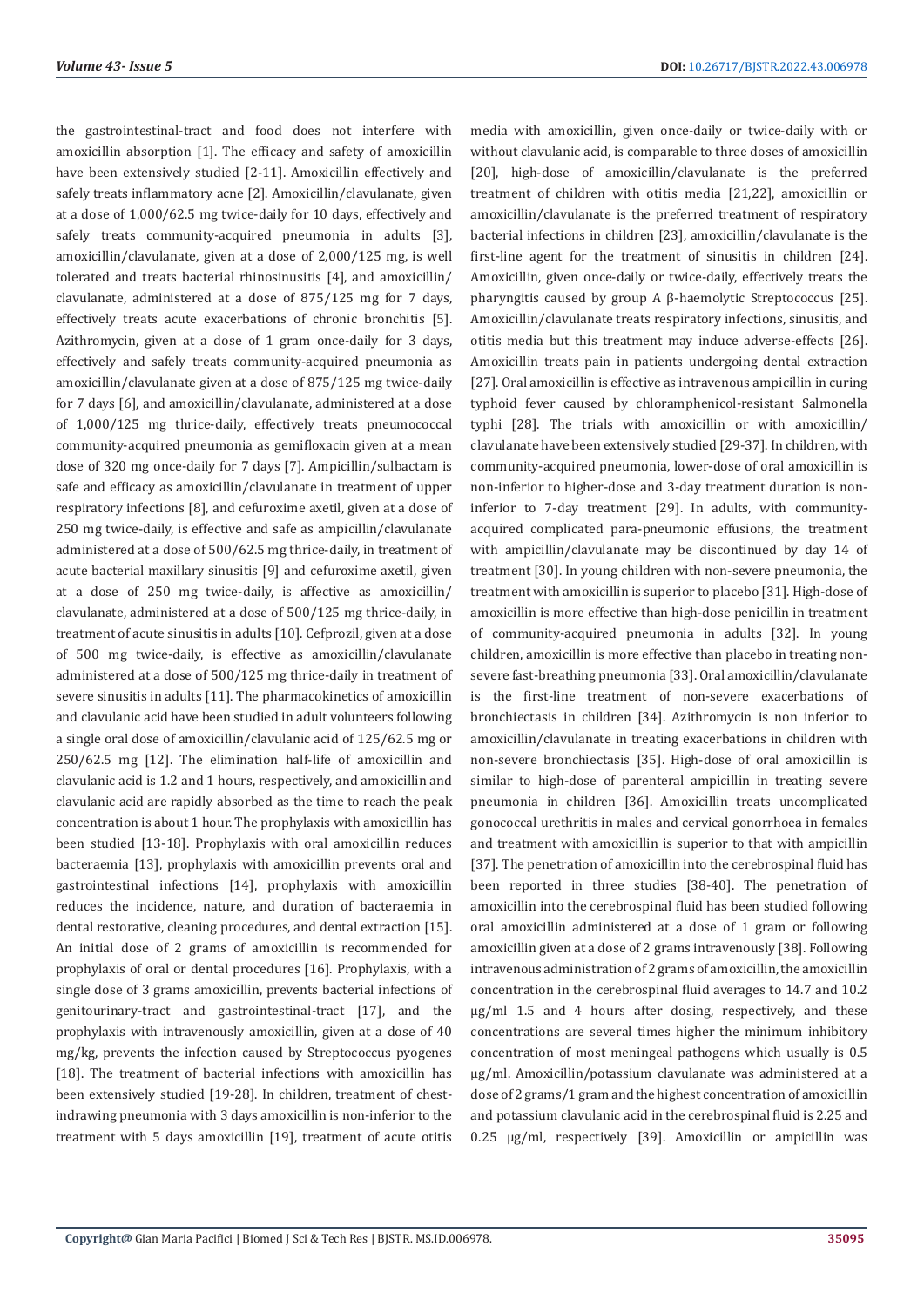intravenously administered at a dose of 33 mg/kg, both amoxicillin and ampicillin were detected in the cerebrospinal fluid, ampicillin concentration in the cerebrospinal fluid tended to be higher than that of amoxicillin, but the difference is small [40]. The treatment of bacterial meningitis was performed with 200 mg/kg amoxicillin given to 11 children [41]. Nine children had the meningitis caused by Haemophilus influenzae and 2 children had the meningitis caused by Streptococcus pneumoniae and the mean peak concertation of amoxicillin is 3.14 µg/ml early during treatment and amoxicillin cured the meningitis in all children. The transfer of amoxicillin across the human placenta was studied in 44 pregnant women at delivery who received 1 gram or 2 grams of amoxicillin and the peak concentration of amoxicillin in the plasma of the umbilical cord vein is 18% of the maternal plasma concentration [42]. The migration of amoxicillin into the breast milk has been studied in 6 lactating women who received a single oral dose of 1 gram amoxicillin, and the average milk concentration of amoxicillin is 0.69 µg/ml suggesting than amoxicillin poorly migrates into the breast-milk [43].

#### **Conclusion**

In conclusion, amoxicillin is a β-lactam antibiotic, is bactericidal for sensitive gram-positive and gram-negative bacteria, and expands the spectrum of activity of penicillin G. Amoxicillin is active against meningococci, Listeria monocytogenes, Streptococcus pyogenes and many strains of Haemophilus influenzae. Some organisms possess the β-lactamases which destroy the β-lactam ring thus amoxicillin is co-formulated with clavulanic acid an inhibitor of β-lactamases. Amoxicillin/clavulanate extends the spectrum of activity to β-lactamase-producing Haemophilus influenzae, Escherichia coli, Klebsiella, Moraxella, and Bacillus fragilis. Amoxicillin is used to treat sinusitis, otitis media, acute exacerbations of chronic bronchitis, and epiglottitis caused by sensitive organisms. Amoxicillin may be administered intravenously or orally, and after oral administration of amoxicillin/clavulanate, amoxicillin and clavulanic acid are rapidly absorbed as the time to reach the peak concentration is about 1 hour and amoxicillin and clavulanic acid are rapidly eliminated as the elimination half-life of amoxicillin and clavulanic acid is about 1 hour. The efficacy and safety, prophylaxis, treatment, and trials with amoxicillin/clavulanate have been extensively studied. Amoxicillin penetrates into the cerebrospinal fluid in significant amounts and following an intravenous dose of 2 grams of amoxicillin, amoxicillin concentration in the cerebrospinal fluid is higher than the minimum inhibitory concentration of the common meningeal pathogens. Amoxicillin administered intravenously at a dose of 200 mg/kg treats the meningitis caused by Haemophilus influenzae or by Streptococcus pneumoniae. Amoxicillin is poorly transferred across the human placenta and poorly migrates into the breast milk. The aim of this study is to review the clinical pharmacology of amoxicillin.

#### **Conflict of Interests**

The authors declare no conflicts of financial interest in any product or service mentioned in the manuscript, including grants, equipment, medications, employments, gifts, and honoraria. This article is a review and drugs have not been administered to men or animals.

#### **Acknowledgment**

The author thanks Dr. Patrizia Ciucci and Dr. Francesco Varricchio, of the Medical Library of the University of Pisa, for retrieving the scientific literature.

#### **References**

- 1. MacDougal C (2018) Penicillins, Cephalosporin, and Other β-Lactam Antibiotics. In The Goodman & Gilman's. The Pharmacological Basis of the Therapeutics (13<sup>th</sup> Edn.)., In: Brunton Hilal-dandan LL, Knollmann BC (Eds.)., Mc Graw Hill, New York, USA, pp. 1023-1038.
- 2. [Guzman AK, Choi JK, James WD \(2018\) Safety and effectiveness of amox](https://pubmed.ncbi.nlm.nih.gov/30175221/)[icillin in the treatment of inflammatory acne. Int J Womens Dermatol](https://pubmed.ncbi.nlm.nih.gov/30175221/) [4\(3\): 174-175.](https://pubmed.ncbi.nlm.nih.gov/30175221/)
- 3. [Prabhudesai PP, Jain S, Keshvani A, Kulkarni KP \(2011\) The efficacy and](https://pubmed.ncbi.nlm.nih.gov/21888181/) [safety of amoxicillin-clavulanic acid 1000/125mg twice-daily extended](https://pubmed.ncbi.nlm.nih.gov/21888181/) [release \(XR\) tablet for the treatment of bacterial community-acquired](https://pubmed.ncbi.nlm.nih.gov/21888181/) [pneumonia in adults. J Indian Med Assoc 109\(2\): 124-127.](https://pubmed.ncbi.nlm.nih.gov/21888181/)
- 4. [Anon JB, Berkowitz E, Breton J, Twynholm M \(2006\) Efficacy/safety of](https://pubmed.ncbi.nlm.nih.gov/16798401/) [amoxicillin/clavulanate in adults with bacterial rhinosinusitis. Am J Oto](https://pubmed.ncbi.nlm.nih.gov/16798401/)[laryngol 27\(4\): 248-254.](https://pubmed.ncbi.nlm.nih.gov/16798401/)
- 5. [Sethi S, Breton J, Wynne B \(2005\) Efficacy and safety of pharmacoki](https://pubmed.ncbi.nlm.nih.gov/15616290/)[netically enhanced amoxicillin-clavulanate at 2,000/125 milligrams](https://pubmed.ncbi.nlm.nih.gov/15616290/) [twice-daily for 5 days versus amoxicillin-clavulanate at 875/125 milli](https://pubmed.ncbi.nlm.nih.gov/15616290/)[grams twice-daily for 7 days in the treatment of acute exacerbations of](https://pubmed.ncbi.nlm.nih.gov/15616290/) [chronic bronchitis. Antimicrob Agents Chemother 49\(1\): 153-160.](https://pubmed.ncbi.nlm.nih.gov/15616290/)
- 6. [Paris R, Confalonieri M, Dal Negro R, Ligia GP, Mos L, et al. \(2008\) Effica](https://pubmed.ncbi.nlm.nih.gov/18343748/)[cy and safety of azithromycin 1 g once daily for 3 days in the treatment](https://pubmed.ncbi.nlm.nih.gov/18343748/) [of community-acquired pneumonia: an open-label randomised compar](https://pubmed.ncbi.nlm.nih.gov/18343748/)[ison with amoxicillin-clavulanate 875/125 mg twice-daily for 7 days. J](https://pubmed.ncbi.nlm.nih.gov/18343748/) [Chemother 20\(1\): 77-86.](https://pubmed.ncbi.nlm.nih.gov/18343748/)
- 7. [Léophonte P, File T, Feldman C \(2004\) Gemifloxacin once daily for 7 days](https://pubmed.ncbi.nlm.nih.gov/15303634/) [compared to amoxicillin/clavulanic acid thrice-daily for 10 days for the](https://pubmed.ncbi.nlm.nih.gov/15303634/) [treatment of community-acquired pneumonia of suspected pneumococ](https://pubmed.ncbi.nlm.nih.gov/15303634/)[cal origin. Respir Med 98\(8\): 708-720.](https://pubmed.ncbi.nlm.nih.gov/15303634/)
- 8. [Ferreira JB, Rapoport PB, Sakano E, De Avila KAO, Piltcher OB, et al.](https://pubmed.ncbi.nlm.nih.gov/16917560/) [\(2006\) Efficacy and safety of Sultamicillin \(Ampicillin/Sulbactan\) and](https://pubmed.ncbi.nlm.nih.gov/16917560/) [Amoxicillin/Clavulanic acid in the treatment of upper respiratory tract](https://pubmed.ncbi.nlm.nih.gov/16917560/) [infections in adults—an open-label, multicentric, randomized trial. Braz](https://pubmed.ncbi.nlm.nih.gov/16917560/) [J Otorhinolaryngol 72\(1\): 104-111.](https://pubmed.ncbi.nlm.nih.gov/16917560/)
- 9. [Camacho AE, Cobo R, Otte J, Spector SL, Lerner CJ, et al. \(1992\) Clini](https://pubmed.ncbi.nlm.nih.gov/1524078/)[cal comparison of cefuroxime axetil and amoxicillin/clavulanate in the](https://pubmed.ncbi.nlm.nih.gov/1524078/) [treatment of patients with acute bacterial maxillary sinusitis. Am J Med](https://pubmed.ncbi.nlm.nih.gov/1524078/) [93\(3\): 271-276.](https://pubmed.ncbi.nlm.nih.gov/1524078/)
- 10. [Henry DC, Sydnor A Jr, Settipane GA, Allen J, Burroughs S, et al. \(1999\)](https://pubmed.ncbi.nlm.nih.gov/10463514/) [Comparison of cefuroxime axetil and amoxicillin/clavulanate in the](https://pubmed.ncbi.nlm.nih.gov/10463514/) [treatment of acute bacterial sinusitis. Clin Ther 21\(7\): 1158-1170.](https://pubmed.ncbi.nlm.nih.gov/10463514/)
- 11. [Adelglass J, Bundy JM, Woods R \(1998\) Efficacy and tolerability of cef](https://pubmed.ncbi.nlm.nih.gov/9916606/)[prozil versus amoxicillin/clavulanate for the treatment of adults with](https://pubmed.ncbi.nlm.nih.gov/9916606/) [severe sinusitis. Clin Ther 20\(6\): 1115-1129.](https://pubmed.ncbi.nlm.nih.gov/9916606/)
- 12. Mostafavi SA, Dormiani K, Khazaie Y, Azmian A, Zargarzadeh MR (2007) Pharmacokinetics of Amoxicillin/Clavulanic Acid Combination after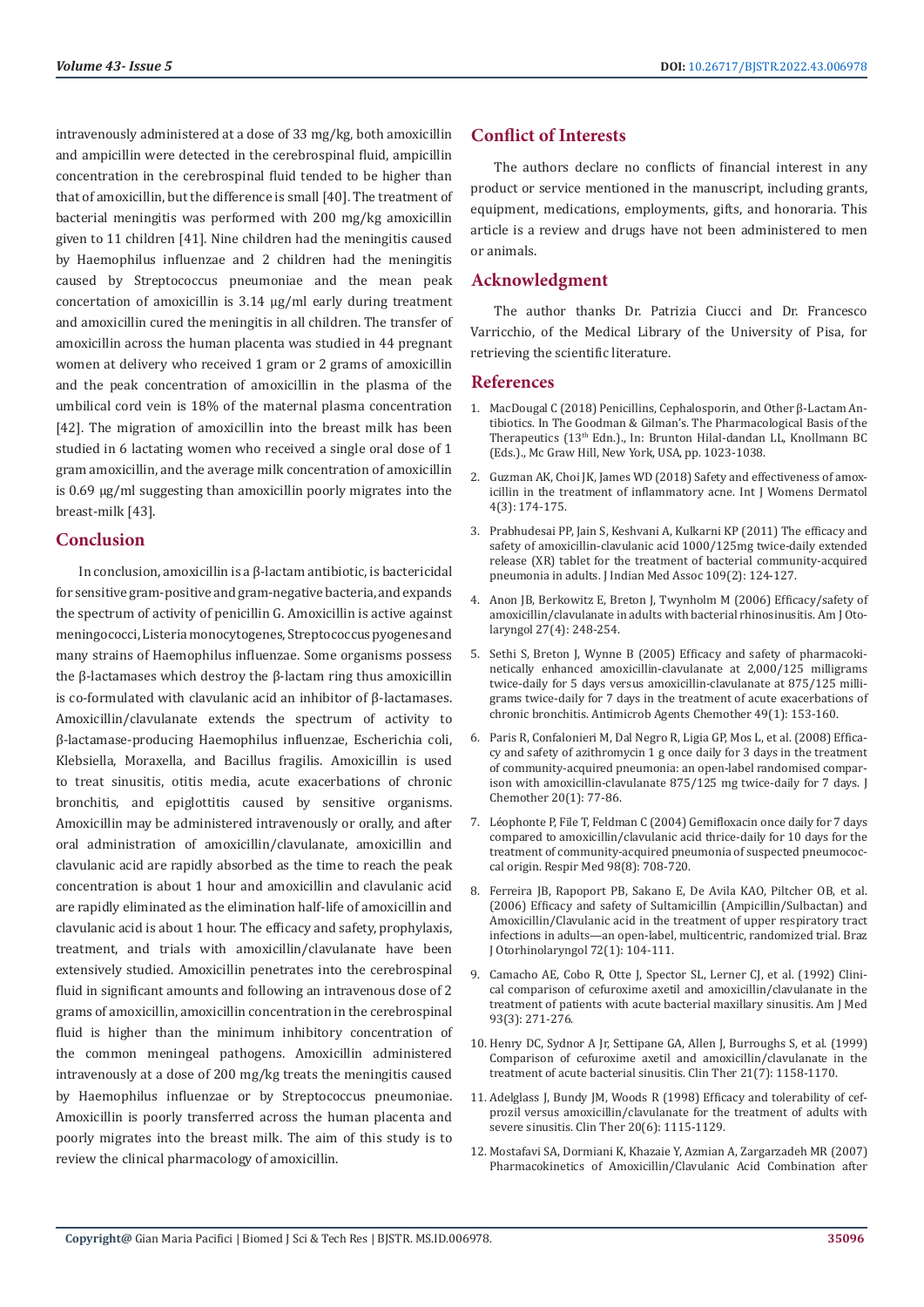Oral Administration of New Suspensions Formulation in Human Volunteers. Inter J Pharmacol 3(3): 265-269.

- 13. [Lafaurie GI, Noriega LA, Torres CC, Castillo Y, Moscoso SB, et al. \(2019\)](https://pubmed.ncbi.nlm.nih.gov/31561837/)  [Impact of antibiotic prophylaxis on the incidence, nature, magnitude,](https://pubmed.ncbi.nlm.nih.gov/31561837/)  [and duration of bacteremia associated with dental procedures: A sys](https://pubmed.ncbi.nlm.nih.gov/31561837/)[tematic review. J Am Dent Assoc 150\(11\): 948-959.](https://pubmed.ncbi.nlm.nih.gov/31561837/)
- 14. [Loyola-Rodriguez JP, Franco-Miranda A, Loyola-Leyva A, Perez-Elizalde](https://pubmed.ncbi.nlm.nih.gov/31464005/)  [B, Contreras-Palma G, et al. \(2019\) Prevention of infective endocarditis](https://pubmed.ncbi.nlm.nih.gov/31464005/)  [and bacterial resistance to antibiotics: A brief review. Spec Care Dentist](https://pubmed.ncbi.nlm.nih.gov/31464005/)  [39\(6\): 603-609.](https://pubmed.ncbi.nlm.nih.gov/31464005/)
- 15. [Lockhart PB, Brennan MT, Kent ML, Norton HJ, Weinrib DA \(2004\) Im](https://pubmed.ncbi.nlm.nih.gov/15173031/)[pact of amoxicillin prophylaxis on the incidence, nature, and duration of](https://pubmed.ncbi.nlm.nih.gov/15173031/)  [bacteremia in children after intubation and dental procedures. Circula](https://pubmed.ncbi.nlm.nih.gov/15173031/)[tion 109\(23\): 2878-2884.](https://pubmed.ncbi.nlm.nih.gov/15173031/)
- 16. [Dajani AS, Taubert KA, Wilson W, Bolger AF, Bayer A, et al. \(1997\) Pre](https://pubmed.ncbi.nlm.nih.gov/9178793/)[vention of bacterial endocarditis. Recommendations by the American](https://pubmed.ncbi.nlm.nih.gov/9178793/)  [Heart Association. JAMA 277\(22\): 1794-1801.](https://pubmed.ncbi.nlm.nih.gov/9178793/)
- 17. Kaye D (1986) Prophylaxis for infective endocarditis: an update. Ann Intern Med 104(3): 419-423.
- 18. [Fluckiger U, Francioli P, Blaser J, Glauser MP, Moreillon P \(1994\) Role of](https://pubmed.ncbi.nlm.nih.gov/8195626/)  [amoxicillin serum levels for successful prophylaxis of experimental en](https://pubmed.ncbi.nlm.nih.gov/8195626/)[docarditis due to tolerant streptococci. J Infect Dis 169\(6\): 1397-1400.](https://pubmed.ncbi.nlm.nih.gov/8195626/)
- 19. [Ginsburg AS, Mvalo T, Nkwopara E, McCollum ED, Phiri M, et al. \(2020\)](https://pubmed.ncbi.nlm.nih.gov/32609979/)  [Amoxicillin for 3 or 5 Days for Chest-Indrawing Pneumonia in Malawian](https://pubmed.ncbi.nlm.nih.gov/32609979/)  [Children. N Engl J Med 383\(1\): 13-23.](https://pubmed.ncbi.nlm.nih.gov/32609979/)
- 20. Thanaviratananich S, Laopaiboon M, Vatanasapt P (2013) Once or twice-daily versus three times daily amoxicillin with or without clavulanate for the treatment of acute otitis media. Cochrane Database Syst Rev (12): CD004975.
- 21. [Pichichero ME \(2013\) Otitis media. Pediatr Clin North Am 60\(2\): 391-](https://pubmed.ncbi.nlm.nih.gov/23481107/) [407.](https://pubmed.ncbi.nlm.nih.gov/23481107/)
- 22. [Chu CH, Wang MC, Lin LY, Tu TY, Huang CY, et al. \(2014\) High-dose amox](https://pubmed.ncbi.nlm.nih.gov/24523659/)[icillin with clavulanate for the treatment of acute otitis media in chil](https://pubmed.ncbi.nlm.nih.gov/24523659/)[dren. Scient World J 2013: 965096.](https://pubmed.ncbi.nlm.nih.gov/24523659/)
- 23. [Bonsignori F, Chiappini E, De Martino M \(2010\) The infections of the up](https://pubmed.ncbi.nlm.nih.gov/20152073/)[per respiratory tract in child. Int J Immunopathol Pharmacol 23\(Suppl](https://pubmed.ncbi.nlm.nih.gov/20152073/)  [1\): 16-19.](https://pubmed.ncbi.nlm.nih.gov/20152073/)
- 24. [DeMuri G, Wald ER \(2013\) Acute bacterial sinusitis in children. Pediatr](https://pubmed.ncbi.nlm.nih.gov/24085791/)  [Rev 34\(10\): 429-437.](https://pubmed.ncbi.nlm.nih.gov/24085791/)
- 25. [Armengol CE, Hendley JO \(2012\) Occurrence of group A β-hemolytic](https://pubmed.ncbi.nlm.nih.gov/22668807/)  [streptococcal pharyngitis in the four months after treatment of an index](https://pubmed.ncbi.nlm.nih.gov/22668807/)  [episode with amoxicillin once-daily or twice-daily or with cephalexin.](https://pubmed.ncbi.nlm.nih.gov/22668807/)  [Pediatr Infect Dis J 31\(11\): 1124-1127.](https://pubmed.ncbi.nlm.nih.gov/22668807/)
- 26. Gresser U (2001) Amoxicillin-clavulanic acid therapy may be associated with severe side effects-review of the literature. Eur J Med Res 20(4): 139-149.
- 27. [López-Cedrún JL, Pijoan JI, Fernández S, Santamaria J, Hernandez G](https://pubmed.ncbi.nlm.nih.gov/21470751/)  [\(2011\) Efficacy of amoxicillin treatment in preventing postoperative](https://pubmed.ncbi.nlm.nih.gov/21470751/)  [complications in patients undergoing third molar surgery: a prospec](https://pubmed.ncbi.nlm.nih.gov/21470751/)[tive, randomized, double-blind controlled study. J Oral Maxillofac Surg](https://pubmed.ncbi.nlm.nih.gov/21470751/)  [69\(6\): e5-e14.](https://pubmed.ncbi.nlm.nih.gov/21470751/)
- 28. [Calderon E \(1974\) Amoxicillin in the treatment of typhoid fever due to](https://pubmed.ncbi.nlm.nih.gov/4495161/)  [chloramphenicol-resistance Salmonella typhi. J Infect Dis 129\(Suppl 1\):](https://pubmed.ncbi.nlm.nih.gov/4495161/)  [S219-S221.](https://pubmed.ncbi.nlm.nih.gov/4495161/)
- 29. [Bielicki JA, Stöhr W, Barratt S, Dunn D, Naufal N, et al. \(2021\) Effect of](https://pubmed.ncbi.nlm.nih.gov/34726708/) [Amoxicillin Dose and Treatment Duration on the Need for Antibiotic](https://pubmed.ncbi.nlm.nih.gov/34726708/) [Re-treatment in Children With Community-Acquired Pneumonia: The](https://pubmed.ncbi.nlm.nih.gov/34726708/) [CAP-IT Randomized Clinical Trial. JAMA 326\(17\): 1713-1724.](https://pubmed.ncbi.nlm.nih.gov/34726708/)
- 30. [Porcel JM, Ferreiro L, Rumi L, Espino-Paisán E, Civit C, et al. \(2020\) Two](https://pubmed.ncbi.nlm.nih.gov/32934974/) [vs. three weeks of treatment with amoxicillin-clavulanate for stabilized](https://pubmed.ncbi.nlm.nih.gov/32934974/) [community-acquired complicated parapneumonic effusions. A prelimi](https://pubmed.ncbi.nlm.nih.gov/32934974/)[nary non-inferiority, double-blind, randomized, controlled trial. Pleura](https://pubmed.ncbi.nlm.nih.gov/32934974/) [Peritoneum 5\(1\): 20190027.](https://pubmed.ncbi.nlm.nih.gov/32934974/)
- 31. [Jehan F, Nisar I, Kerai S, Balouch B, Brown N, et al. \(2020\) Randomized](https://pubmed.ncbi.nlm.nih.gov/32609980/) [Trial of Amoxicillin for Pneumonia in Pakistan. N Engl J Med 383\(1\): 24-](https://pubmed.ncbi.nlm.nih.gov/32609980/) [34.](https://pubmed.ncbi.nlm.nih.gov/32609980/)
- 32. [Llor C, Pérez A, Carandell E, García-Sangenís A, Rezola J, et al. \(2019\)](https://pubmed.ncbi.nlm.nih.gov/29061311/) [Efficacy of high doses of penicillin versus amoxicillin in the treatment of](https://pubmed.ncbi.nlm.nih.gov/29061311/) [uncomplicated community acquired pneumonia in adults. A non-inferi](https://pubmed.ncbi.nlm.nih.gov/29061311/)[ority controlled clinical trial. Aten Primaria 51\(1\): 32-39.](https://pubmed.ncbi.nlm.nih.gov/29061311/)
- 33. [Ginsburg AS, Mvalo T, Nkwopara E, McCollum ED, Ndamala CB, et al.](https://pubmed.ncbi.nlm.nih.gov/30419120/) [\(2019\) Placebo vs Amoxicillin for Nonsevere Fast-Breathing Pneumonia](https://pubmed.ncbi.nlm.nih.gov/30419120/) [in Malawian Children Aged 2 to 59 Months: A Double-blind, Randomized](https://pubmed.ncbi.nlm.nih.gov/30419120/) [Clinical Noninferiority Trial. JAMA Pediatr 173\(1\): 21-28.](https://pubmed.ncbi.nlm.nih.gov/30419120/)
- 34. [Goyal V, Grimwood K, Ware RS, Byrnes CA, Morris PS, et al. \(2019\) Ef](https://pubmed.ncbi.nlm.nih.gov/31427252/)[ficacy of oral amoxicillin-clavulanate or azithromycin for non-severe](https://pubmed.ncbi.nlm.nih.gov/31427252/) [respiratory exacerbations in children with bronchiectasis \(BEST-1\): a](https://pubmed.ncbi.nlm.nih.gov/31427252/) [multicentre, three-arm, double-blind, randomised placebo-controlled](https://pubmed.ncbi.nlm.nih.gov/31427252/) [trial. Lancet Respir Med 7\(9\): 791-801.](https://pubmed.ncbi.nlm.nih.gov/31427252/)
- 35. [Goyal V, Grimwood K, Byrnes CA, Morris PS, Masters IB, et al. \(2018\)](https://pubmed.ncbi.nlm.nih.gov/30241722/) [Amoxicillin-clavulanate versus azithromycin for respiratory exac](https://pubmed.ncbi.nlm.nih.gov/30241722/)[erbations in children with bronchiectasis \(BEST-2\): a multicentre,](https://pubmed.ncbi.nlm.nih.gov/30241722/) [double-blind, non-inferiority, randomised controlled trial. Lancet](https://pubmed.ncbi.nlm.nih.gov/30241722/) [392\(10154\): 1197-1206.](https://pubmed.ncbi.nlm.nih.gov/30241722/)
- 36. [Hazir T, Fox LM, Nisar YB, Fox MP, Ashraf YP, et al. \(2008\) Ambulatory](https://pubmed.ncbi.nlm.nih.gov/18177775/) [short-course high-dose oral amoxicillin for treatment of severe pneu](https://pubmed.ncbi.nlm.nih.gov/18177775/)[monia in children: a randomised equivalency trial. Lancet 371\(9606\):](https://pubmed.ncbi.nlm.nih.gov/18177775/) [49-56.](https://pubmed.ncbi.nlm.nih.gov/18177775/)
- 37. [Wise PJ, Neu HC \(1974\) Experience with amoxicillin: an overall sum](https://pubmed.ncbi.nlm.nih.gov/4276178/)[mary of clinical trials in the United States. J Infect Dis 129\(Suppl 1\):](https://pubmed.ncbi.nlm.nih.gov/4276178/) [S266-S271.](https://pubmed.ncbi.nlm.nih.gov/4276178/)
- 38. [Strausbaugh LJ, Girgis NI, Mikhail IA, Edman DC, Miner WF, et al. \(1978\)](https://pubmed.ncbi.nlm.nih.gov/742877/) [Penetration of Amoxicillin into Cerebrospinal Fluid. Antimicrob Agents](https://pubmed.ncbi.nlm.nih.gov/742877/) [Chemother 14\(6\): 899-902.](https://pubmed.ncbi.nlm.nih.gov/742877/)
- 39. [Bakken JS, Bruun JN, Gaustad P, Tasker TC \(1986\) Penetration of amoxi](https://pubmed.ncbi.nlm.nih.gov/3777911/)[cillin and potassium clavulanate into the cerebrospinal fluid of patients](https://pubmed.ncbi.nlm.nih.gov/3777911/) [with inflamed meninges. Antimicrob Agents Chemother 30\(3\): 481-484.](https://pubmed.ncbi.nlm.nih.gov/3777911/)
- 40. Clumeck N, Thys JP, Vanhoof R, Vanderlinden MP, Butzler JP, et al. (1978) Amoxicillin entry into human cerebrospinal fluid: comparison with ampicillin. Antimicrob Agents Chemother 14(4): 531-532.
- 41. [Nolan CN, Chalhub EG, Nash DG, Yamauchi T \(1979\) Treatment of bacte](https://pubmed.ncbi.nlm.nih.gov/485128/)[rial meningitis with intravenous amoxicillin. Antimicrob Agents Chemo](https://pubmed.ncbi.nlm.nih.gov/485128/)[ther 16\(2\): 171-175.](https://pubmed.ncbi.nlm.nih.gov/485128/)
- 42. [Tran TT, Nguyen AT, Quach DT, Pham T-H, Cao NM, et al. \(2009\) Pharma](https://pubmed.ncbi.nlm.nih.gov/19164154/)[cokinetics of amoxicillin in maternal, umbilical cord, and neonatal sera.](https://pubmed.ncbi.nlm.nih.gov/19164154/) [Antimicrob Agents Chemother 53\(4\): 1574-1580.](https://pubmed.ncbi.nlm.nih.gov/19164154/)
- 43. [Kafetzis DA, Siafas CA, Georgakopoulos PA, Papadatos CJ \(1981\) Passage](https://pubmed.ncbi.nlm.nih.gov/7246123/) [of cephalosporins and amoxicillin into the breast milk. Acta Paediatr](https://pubmed.ncbi.nlm.nih.gov/7246123/) [Scand 70\(3\): 285-288.](https://pubmed.ncbi.nlm.nih.gov/7246123/)